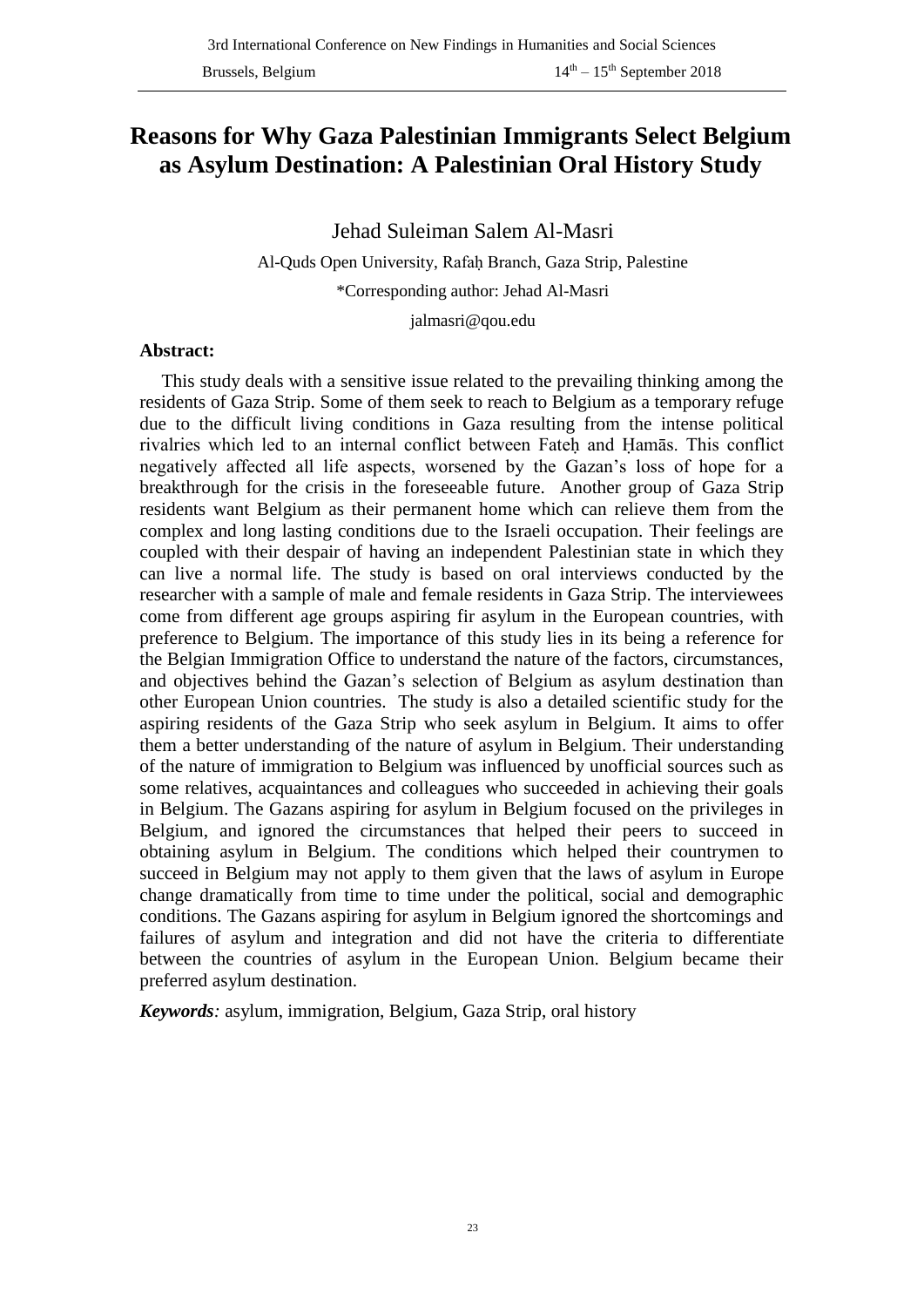## **1. Introduction:**

Having a long experience in the Palestinian oral history when working as the manager of the Palestinian Oral History Center in the Gaza Strip, I published a number of papers and books, delivered lectures and participated in seminars and workshops discussing a number of topics related to the Palestinian oral history. I lived for some time in the city of Liège as a Ph.D. scholar in history but had to quit the study for political, social and economic reasons. I meant a number of the Palestinian refugees in Belgium and others in Gaza wishing to immigrate to Belgium. In addition, I am aware of asylum laws in place in Belgium through reading about such laws in Dublin Regulation and the information provided by the Palestinian immigrant in Belgium. Such information provided me with rich knowledge on why do Gazans choose to seek asylum in Belgium as compared to other European countries.

#### **2. Statistical analysis of the oral interviews**

- **2.1 Numbers and percentages of males and females interviewed orally from different age groups:**
- The number of the persons interviewed orally was (100) people from the towns, villages and camps of Gaza Strip, divided as follows:
- (60) male, distributed as follows:
- The number of males aspiring to immigrate to Europe was (20) out of (60), (33.33%).
- The number of males who refused the idea of immigration to Europe was (28) out of (60), (46.67%).
- The number of males who were hesitant and could not choose between staying in Gaza Strip or immigrating to Europe was (09) out of (60), (15%).
- The number of males who refused the interview was  $(03)$  out of  $(60)$ ,  $(05\%)$ .
- (40) female were divided as follows:
- The number of females aspiring to migrate to Europe was (10) out of (40), (25%).
- The number of females who refused the idea of emigration to Europe was (20) out of (40), (50%).
- The number of females who were hesitant and could not choose between staying in the Gaza Strip or immigrating to Europe was (04) out of (40), (10%).
- Number of females who refused to be interviewed was  $(06)$  out of  $(40)$ ,  $(15\%)$ .

#### **2.2 Criteria for interview:**

- Differences were observed in the selection of male and female respondents in terms of: age, occupation, place of residence, sex, social status, financial and educational level.
- Males were classified into three age groups for the necessities of the research relating to the differences in attitudes, goals and considerations. The females were not classified into age groups as the percentage of them aspiring to emigrate to Europe is very small as a result of specific social factors which we will explain later.
- The conducted oral interviews with three age groups, each constituting a whole generation. Each age group consisted of (20) males. The age groups were divided as follows:
- **1.** The first age group: (21-35) years.
- **2.** The second age group: (36-50) years.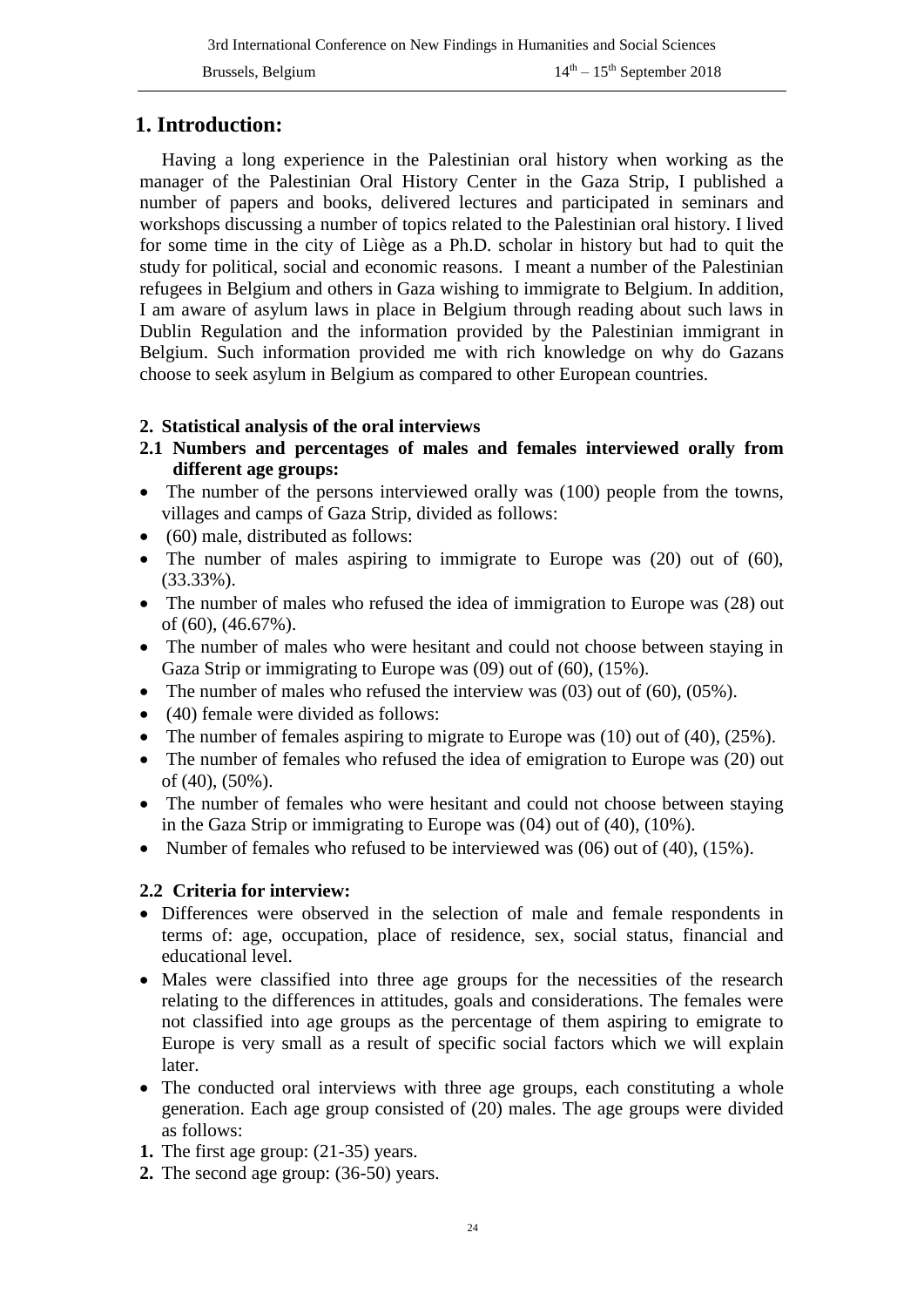- **3.** The third age group: (51-65) years.
- **3. Males aging (21-35) years**
- **3.1 Numbers and percentages of males aging (21-35) years according to their preferences, wishes and objectives:**
- The number of males aspiring to migrate to Europe was (11) out of (20), (55%).
- The number of males who rejected the idea of immigration to Europe was (05) out of (20), (25%).
- The number of males who showed a reluctance and did not choose between staying in the Gaza Strip and immigrating to Europe was (03) out of (20), (15%).
- The number of males who rejected to be interviewed was  $(01)$  out of  $(20)$ ,  $(05\%)$ .
- The focus of this age group will be through details about the numbers, percentages and explanations as this age group tops the groups aspiring to immigrate to Europe.
- **3.2 The factors, circumstances and considerations behind the high percentage (55%) of males aging (21-35) aspiring to immigrate to Europe:**
- **1.** The high rate of unemployment among the educated and professionals due to the siege imposed on the Gaza Strip since Ḥamās takeover in 2007 (Ḥammad, November 2016).
- **2.** Lack of employment opportunities in the education and health sectors, given that most university graduates hold specialized degrees in these two fields.
- **3.** The failure of many graduates to obtain academic employment opportunities in the Palestinian universities in the Gaza Strip, having spent many years in exile and paying large sums of money for education. This is coupled with the culture of social disadvantage in when working in professions not suitable for their scientific status. This increases their suffering and narrows the work spaces available in simple occupations.
- **4.** The scarcity of graduate programs in Palestinian universities in most disciplines, especially scientific and applied, motivates aspiring students to seek opportunities to exit the Gaza Strip in order to complete their higher studies in Europe knowing the high cost of study at Arab universities and the restrictions relating to admissions and stat (Zīdān, January 2017).
- **5.** The scarcity of programs supported by donor countries for temporary employment of university graduates.
- **6.** Restrictions on political and social freedoms since Ḥamās takeover of Gaza Strip in 2007.
- **7.** Loss of hope for building a promising and simple future in the near future to the extent that marriage and owning a simple home has become a dream.
- **8.** The lack of good entertainment activities where Gaza Strip turned into a large prison.
- **9.** Difficulty in relying on the parents due to the limited income, and the large responsibilities resulting from the large number of family members.
- **10.** The belief that the conflict between Fateḥ and Ḥamās will prolong the division between the Gaza Strip and the West Bank. This foreshadows a dark future in the Gaza Strip under the siege.
- **11.** Restricting opportunities for jobs in the security services in the Gaza Strip to Ḥamās affiliates. This means that there are no opportunities in this field for members of other parties.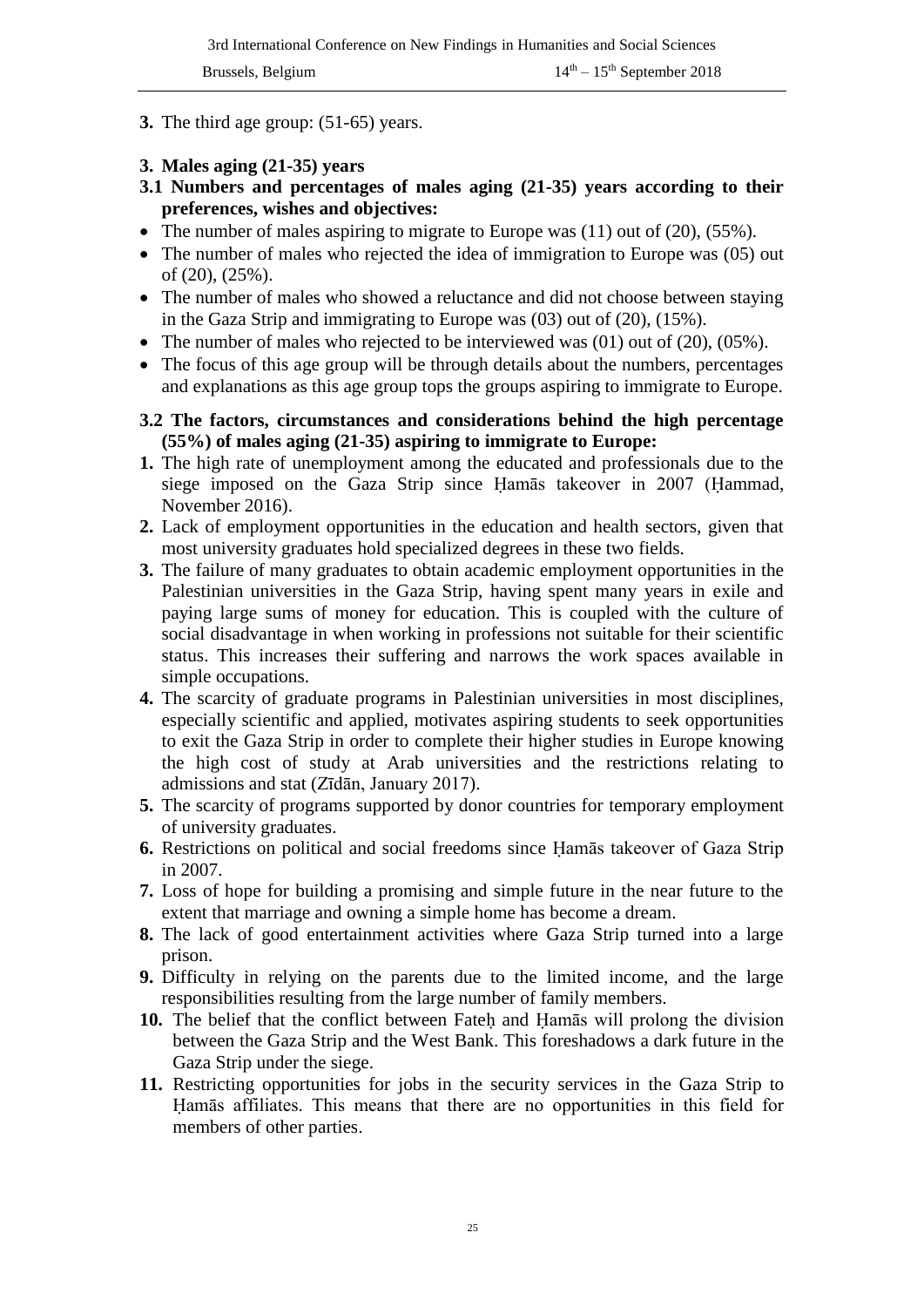- **12.** The shut-down of most of the internationally supported Non-governmental organization (NGO) that operated in the Gaza Strip before the Ḥamās takeover in 2007. This increased the unemployment rate among young people.
- **13.** The lack of Arab recruitment missions in the Gaza Strip in education, health, and other sectors which such opportunities are abundant for Jordanian and Egyptian and other citizens.
- **14.** Lack of national, regional and international care for artistic, sports, musical and other professionals in the Gaza Strip (Ḥammad, November 2016).
- **15.** The small area of the Gaza Strip, (365 km2), restricting movement and labor, let alone over-crowdedness.
- **16.** Power outages in Gaza Strip for long hours worsen life conditions in summer and winter.
- **17.** The absence of an airport and port to ease travelling for study, tourism, visit and treatment.
- **18.** The separation between the Gaza Strip from the West Bank due to division and occupation led to the lack of employment opportunities for the Gazans in the West Bank given that it is a larger area (5655 km2) and more vital in its economic activity compared to Gaza Strip (365 km2).
- **19.** The prevention of working in Israel since the outbreak of the second Intifāḍah in 2001. The wages of Palestinian workers in Israel used to be very high which made some Gazans prefer working in Israel to immigration and asylum in terms of financial income and comfortable working conditions.
- **20.** The suspension of civil status procedures for family reunification and issuance of personal cards by the Israeli authorities since 2001 due to the outbreak of the second Intifāḍah. This prevented a number of Gaza Strip citizens returning to Gaza from obtaining any document allowing them to travel through the crossings. This deprived many of travelling for study, visit and treatment.( Aliskāfī, February 2017).
- **21.** The closure of Rafaḥ crossing almost permanently throughout the year. It is the only land crossing connecting Gaza Strip to the outside world.
- **22.** The unstable situation ranging between peace and war between Ḥamās and Israel, making the Gaza Strip a dangerous war zone throughout the year.
- **23.** The diminishing The United Nations Relief and Works Agency for Palestine Refugees in the Near East (UNRWA) role in assisting the Palestinian refugees in the Gaza Strip.
- **24.** The difficulty of entering into commercial projects in the Gaza Strip due to deteriorating economic conditions.
- **25.** Parents encouraged their male children to seek asylum in Europe. Some parents fund their sons' journeys for asylum despite their familiarity with the risks and the possibility of failure. The circumstances forced the parents to take the adventure and accompany their children on death boats in seas and oceans.
- **3.3. Conclusion**: From the above, we can conclude by analyzing the content of the oral interviews conducted with this age group of males aging (21-35) aspiring to emigrate to Europe, that they were surrounded by extremely harsh conditions forcing them to adopt thinking to escape from the dire political, military and economic conditions that prevail in the Gaza Strip because of the harsh siege imposed since the Ḥamās takeover of Gaza in 2007 (Zīdān, January 2017 & Ḥammad, November 2016).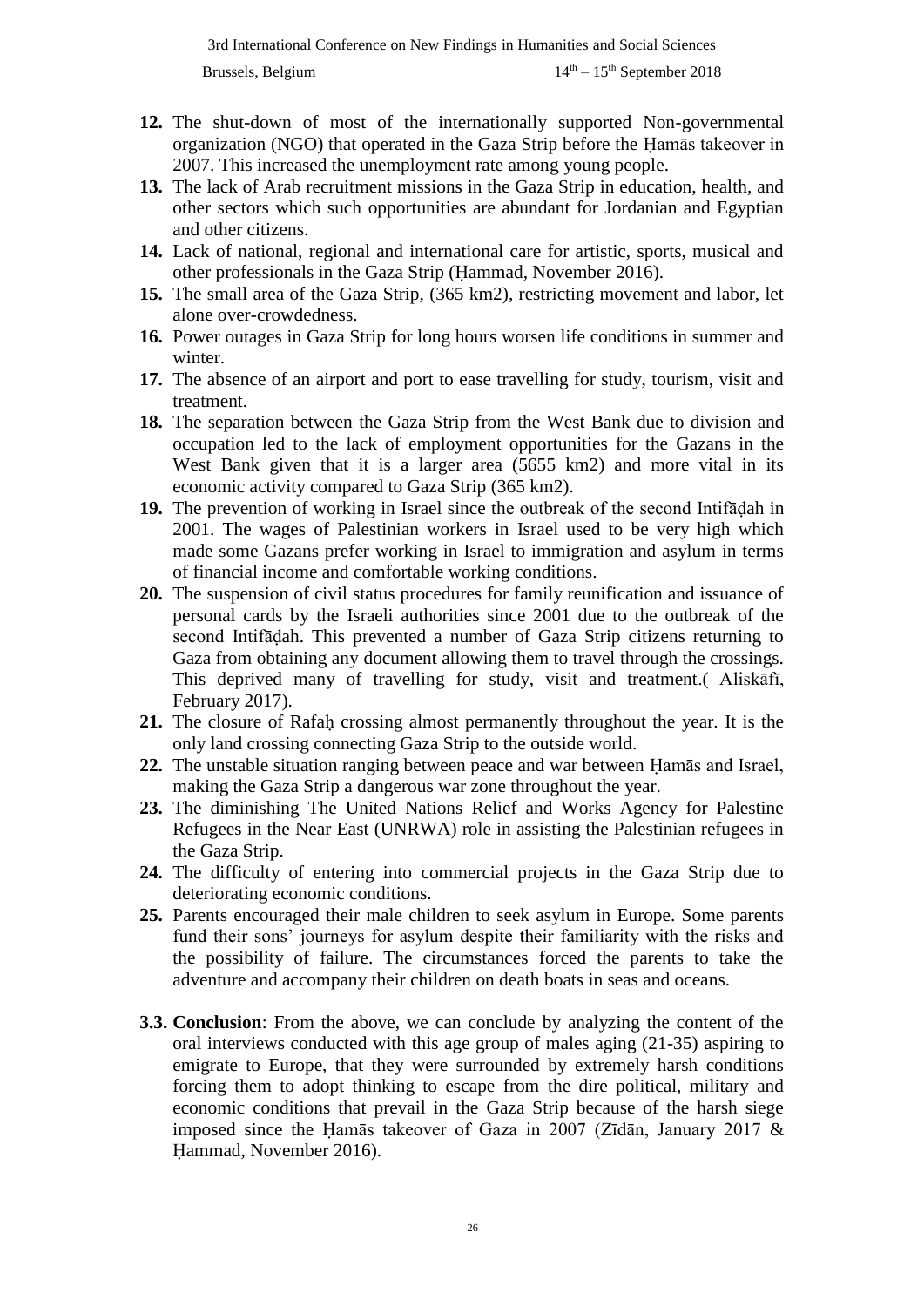The situation gradually worsened in Gaza evidenced by the fact that the number of young people who left the Gaza Strip towards Europe in the period between the coming of Palestinian National Authority in 1994 and 2006 before the Ḥamās takeover of the Gaza Strip was very small. Reaching Europe during that period was easy, inexpensive and safe where people could obtain European tourist, study, and commercial and treatment visas. Most of those who traveled to Europe in that period (1994-2006), as students, tourists, visitors, traders or patients, returned to the Gaza Strip without considering asylum (Gharāybah, February 2010). The small percentage of asylum seekers in that period had different goals to the present asylum goals. Their asylum aimed to improve their living conditions, enjoy wider freedoms in European societies, or simply for getting used to the European lifestyle. Contrary to that, Gazans now seek Europe to escape their bitter and dark reality. Those who come to Europe officially on education, tourism, visit, treatment and trade visas are seriously considering not returning to the Gaza Strip and seek alternatives that offer them permanent residency opportunities in Europe through marriage, work and asylum (Ḥammad, November 2016).

- **3.4. The factors, circumstances and considerations behind the very low percentage (25%) for males aging (21-35) who rejected the idea of immigrating to Europe:**
- **1.** Their affiliation to a Palestinian political party necessitates their stay in the Gaza Strip.
- **2.** Their affiliation to a military wing of a Palestinian political party that prevents them from traveling through the Gaza Strip crossings for security grounds and their fear of being arrested while coursing the Egyptian and Israeli crossings.
- **3.** Their belief that Palestine is a land of Ribāṭ (places of worship for Sufi ascetics and fighters for the sake of Allāh) and they therefore must be settled in order to win the remaining life of the Hereafter and enjoy the eternal life.
- **4.** Their inability to accommodate themselves to the nature of European lifestyle in terms of customs and traditions, especially with regard to the general freedoms available to females. Some Arab and Muslim parents living in European countries, after obtaining their citizenship through asylum, committed crimes against their daughters who exceeded the limits of the Arab social customs (Belgian Immigration Office, May 2017).
- **5.** Their lack of skills and professions that enable them to integrate into the European societies easily and quickly (Okal, April 2008).
- **6.** Their working in good and appropriate jobs, or successful commercial projects, property, real estate, buildings and land they obtained through work, commerce and inheritance.
- **7.** Their preference to live with their families, relatives, acquaintances and colleagues in the Gaza Strip.
- **8.** Their love for the daily life in the Gaza Strip despite their poor military, political and economic conditions. They do not believe that any place in the world can replace their homeland.
- **3.5. Conclusion:** We can conclude by analyzing the content of oral interviews conducted with this group of males aging (21-35) who rejected the idea of migration to Europe that they had decided to reject the idea for certain factors and considerations. It is expected that some of them may join those aspiring to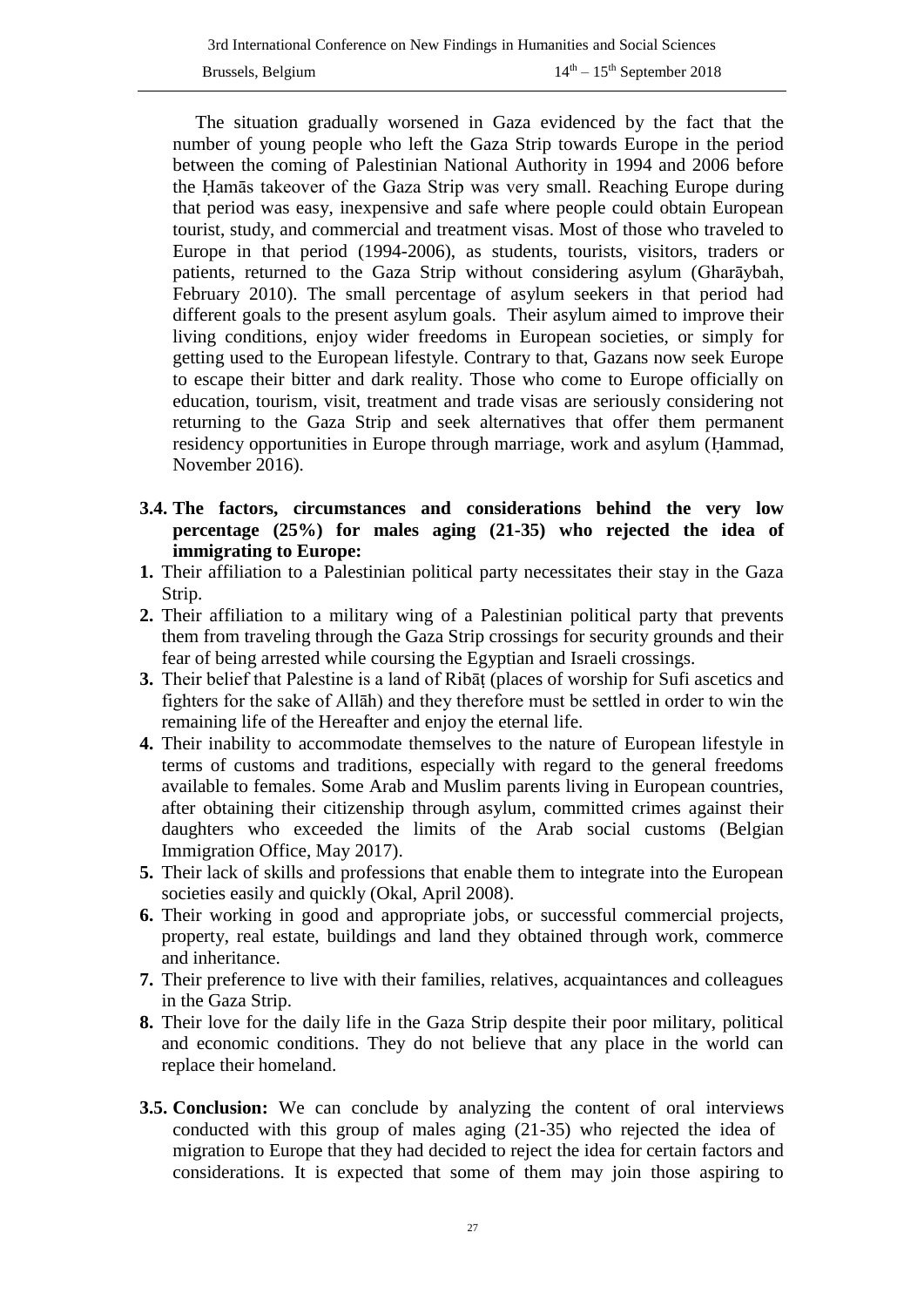emigrate to Europe if the factors and considerations that prevent them from thinking of emigrating to Europe change. However, some of them stress their absolute rejection of the idea of asylum in Europe due to their firm belief in the necessity of stability in the land of Ribāṭ which they should liberate from the occupation.

#### **4. Males aged (36-50) years**

- **4.1 The numbers and percentages of males aging (36-50) years according to their preferences, wishes and objectives:**
- The number of males aspiring to migrate to Europe was (06) out of (20), (30%).
- The number of males who rejected the idea of immigration to Europe was (09) out of (20), (45%).
- The number of males who showed a reluctance and could not choose between staying in the Gaza Strip and immigrating to Europe was (04) out of (20), (20%).
- The number of males who refused to be interviewed was  $(01)$  out of  $(20)$ ,  $(05\%)$ .
- **4.2 Factors, conditions and considerations behind the low percentage (30%) among the males aged between (36-50) aspiring to immigrate to Europe:**
- **1.** The desire to ensure a scientific, healthy and professional future for the members of their families in the European countries known for their care to their citizens in all walks of life.
- **2.** Fear for the future of their young children in a society where partisan, political and military conflicts and polarizations are dominant.
- **3.** Their dissatisfaction with job and living conditions and their ambition to improve their working and living conditions.
- **4.** Having nothing to lose in the Gaza Strip but a job salary.
- **5.** Securing better opportunities in the European societies in terms of freedom, education, work, travel and tourism.
- **6.** Their desire to enjoy the European life, especially those who worked and studied for several years in a European country.
- **4.3 Conclusion**: We can conclude by analyzing the content of oral interviews conducted with this age group of males aging (36-50) aspiring to immigrate to Europe that they wait for a golden opportunity to reach Europe and seek asylum. They seek suck asylum in the light of their realizing that their financial and living conditions in Europe for children's future will be better than in the Gaza Strip. So they do not want to risk so that they do not lose the advantages in the Gaza Strip.
- **4.4. Factors, conditions and considerations behind the high percentage of (45%) among males aging (36-50) who refused to immigrate to Europe:**
- **1.** Working in government and private jobs prevents them risk loss after having spent long time in employment. They fear losing their retirement pension that will be their only financial income in their old age.
- **2.** Their work in prestigious official and social positions in the Gaza Strip which cannot be found in Europe through asylum.
- **3.** The fear of their children, especially females, integration into the free European lifestyle. They may regret socially and religiously if they lose their children who are considered the asset of the Palestinian family.
- **4.** Their fear from the possibility that some European asylum countries may adopt their children officially if they are disciplined in the usual ways in Arab societies.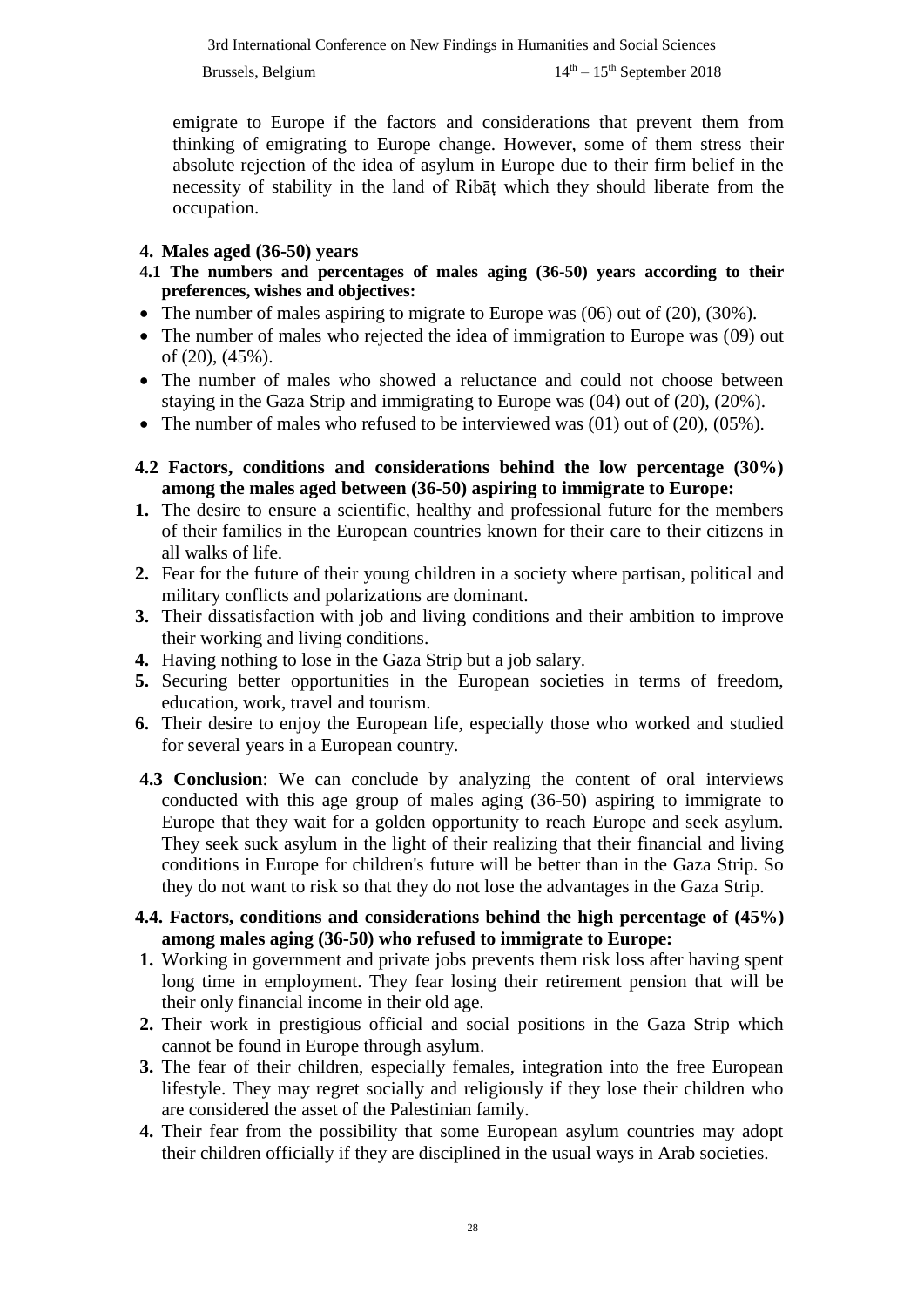- **5.** Fear of being unable to integrate into the European societies after becoming accustomed to the Palestinian-Arab lifestyle.
- **6.** Fear of failure to learn the languages of the communities in which they live, thus reducing the chances of finding suitable jobs.
- **4.5 Conclusion**: We can conclude by analyzing the content of oral interviews conducted with this age group of males aging (36-50) who refused the idea of immigration to Europe that in the event some of them lose the privileges they enjoy in the Gaza Strip, they might start considering and planning for reaching Europe to seek asylum there. After reaching Europe, they will start thinking about alternatives to mitigate the effects of the European life for their children through the follow-up of their social up-bringing, awareness of their Arab Islamic values and social customs within the family. They can also seek to enroll them in Arab schools, mosques and Islamic centers. In addition, they may think of leaving the European country of asylum after obtaining their citizenship and return home or travel to a Gulf country to stay and work there which becomes easier for them after obtaining the European passport. Holders of Palestinian travel documents and Palestinian passport find it difficult to obtain visas to enter most of the Arab Gulf countries and to reside and work in them. They can travel to one of the Arab countries hosting the Palestinians to establish an investment project and stay after being deprived of the right of citizenship, work, study and treatment on pretexts to protect their right of return (Ghareeb, March 2016 & Akram, January 2008). In addition, they can travel to other European countries to stay, especially countries having Islamic schools and centers so that their children can join such schools.

#### **5. Males aging (51-65) years**

- **5.1 The numbers and percentages of males aging (51-65) years according to their preferences, wishes objectives**:
- The number of males aspiring to migrate to Europe was  $(03)$  out of  $(20)$ ,  $(15\%)$ .
- The number of males who rejected the idea of immigration to Europe was (14) out of (20), (70%).
- The number of males who showed reluctance and could not choose between staying in the Gaza Strip and immigrating to Europe was (02) out of (20), (10%).
- The number of males who refused to be interviewed was  $(01)$  out of  $(20)$ ,  $(05\%)$ .
- **5.2 The factors, circumstances and considerations behind the very low rate of (15%) for males aging (51-65) who showed an ambition to immigrate to Europe:**
- **1.** Their desire to join the rest of their family members in Europe if they no longer have a breadwinner who cares for their health and life affairs in Gaza Strip.
- **2.** People suffering from incurable and dangerous diseases desire to obtain advanced, effective and free treatment in light of the lack of medical expertise in the Gaza Strip, the lack of advanced medical equipment for treating such diseases, the high financial costs of treating such diseases in hospitals in the Gaza Strip and the difficulty of obtaining official approvals for external medical transfers to Egypt, Jordan and Israel. This is coupled with Israel's occasional refusal to allow patients to enter the Erez crossing for treatment in hospitals in Israel, the West Bank and Jordan under security pretexts. This is also added to Egypt's closure of the Rafaḥ crossing for long periods where patients wait too long.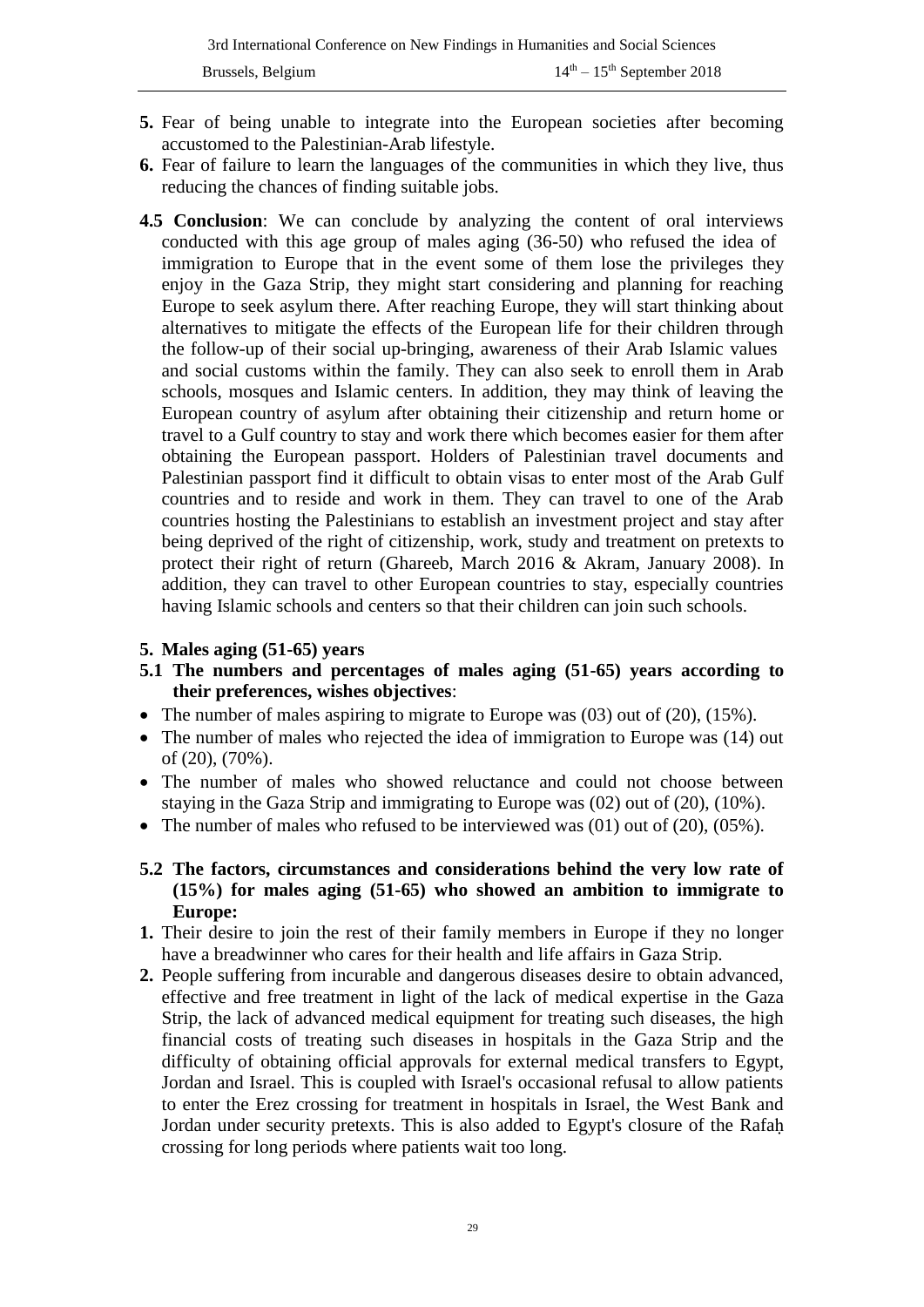- **3.** Their desire to obtain a European passport that enables them to travel and enter many countries without restrictions to visit their children and relatives residing in other countries for many years. They also wish to meet their grandchildren whom they never met except seeing their photos through social networks. Their Palestinian passport does not enable them to enter those countries to visit their children and grandchildren, and does not allow them to attend their events such as weddings and graduation from universities.
- **4.** Escaping the social, economic and political crises in the Gaza Strip fearing social, political and judicial punishment in cases of bankruptcy, corruption, bribery, manipulation, forgery, honor and treason.
- **5.** Escaping the religious and social isolation where most of these cases were confined to the Christian minority in the Gaza Strip.
- **5.3 Conclusion:** We can conclude by analyzing the content of oral interviews conducted with this age group of males between (51-65) aspiring to Europe that asylum opportunities, if available, are considered an appropriate way to alleviate the political, social, health and financial burdens which they experienced in the Gaza Strip due to the dire economic, political and social conditions. They are therefore willing to leave their long-standing legacy in the Gaza Strip and rush to risk being into an unknown world at this advanced age in which people tend to settle down.

#### **5.4 Factors, circumstances and considerations behind the very high percentage (70%) for males aging (51-65) who rejected the idea of immigration to Europe:**

- **1.** The inability to cope with the suffering of travel and alienation at such an old age, for reasons related to the diseases of aging, especially diabetes, pressure, heart diseases and cancer spread in the Gaza Strip due to poor health care and lack of medical services, let alone the pressures of living in an environment lacking basic elements of human life.
- **2.** The lack of ambition to achieve in the foreign country at such an old age which does not give them room for new adventures. In such an age, they no longer assume responsibility for the future of their children and dependents as most of them become mature, independent and can shoulder their own responsibilities.
- **3.** Their inability to integrate into foreign communities in terms of languages, customs and traditions at such an old age.
- **4.** Their preference to a life of stability, close relation with friends of their age and devotion to worship.
- **5.** Their physical inability to endure the hardships and risks of escaping to Europe illegally (Alhāj, July 2009 & Hammad, November 2016).
- **5.5 Conclusion:** We can conclude by analyzing the content of oral interviews conducted with this age group of males aging (51-65) who refused the idea of emigration to Europe that they do not want to leave the Gaza Strip despite all the encouraging conditions for leaving it. Given the age factor, Gaza remains a better place for them. In terms of the alternatives available to them to overcome the difficult conditions in the Gaza Strip, they believe in fate and their dependence on their children which is a feature of the coherent social structure (Ghareeb, March 2016).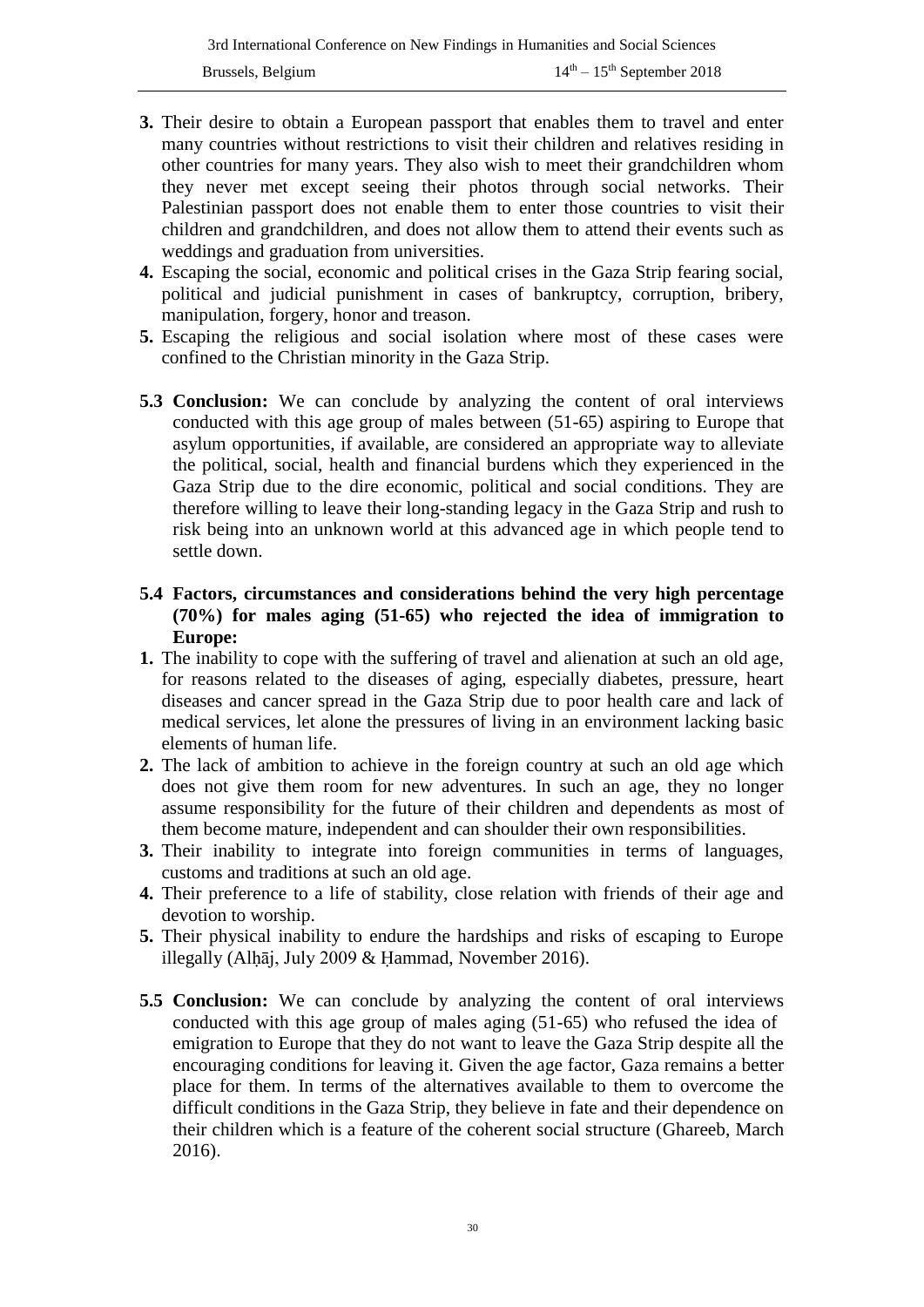- **6. Males and females aged between (21-65) who showed reluctance and could not choose between staying in the Gaza Strip and immigrating to Europe**
- **6.1 The numbers and percentages of males and females who showed reluctance between staying in the Gaza Strip and immigrating to Europe:**
- The number of males and females who showed reluctance between staying in the Gaza Strip and immigration to Europe was (13) out of (100), (13%) distributed as follows:
- The number of males who showed reluctance between staying in the Gaza Strip and immigration to Europe was (09) out of (60), (15%).
- The number of females who showed reluctance between staying in the Gaza Strip and immigrating to Europe was (04) out of (40), (10%).
- **6.2 The factors, circumstances and considerations behind the very low percentage (13%) for males and females aged (21-65) who showed reluctance between staying in the Gaza Strip and immigration to Europe:**
- **1.** Waiting for good and suitable job opportunities in the field of their specialization in light of the regional and international promises which the media circulate around the clock to support the Gaza Strip, rebuild its infrastructure and improve its economic conditions.
- **2.** Their being engaged to girls with whom they have strong relationships, which makes it difficult for them to leave.
- **3.** They do not have the financial ability to cover travel expenses of illegal immigration routes.
- **4.** Their enrollment in university studies and their fear of losing the years of study which they completed in Gaza Strip universities.
- **5.** Their unfamiliarity with the nature of life in Europe as they have no previous experiences in traveling to Europe.
- **6.** Their religious and moral attachment to their families, especially those who care for their sick parents or their being the sole breadwinners of their families.
- **7.** Their fear of illegal migration and the risks they entail.
- **8.** There are special social considerations related to females in addition to the factors and circumstances mentioned above. The society does not allows girls to travel alone and being away from their families for fear of honors issues which causes bad reputation to their families and limits their chances of getting married. Their sisters also may find it difficult to marry. Some of these girls get married early which prevents them from leaving family members. Moreover, the husband, socially, does not bear the responsibilities of the wife in case of her failure to perform her duties except in rare and emergency cases.
- **6.3 Conclusion**: We can conclude by analyzing the content of interviews conducted with this age group of males aged (21-65) who showed reluctance between staying in the Gaza Strip and migration to Europe, that they were controlled by their considerations of profit and loss factors and other factors related to the financial abilities. In the event of having less financial abilities, this percentage may be added to those males wishing to migrate to Europe. As for the females who showed a reluctance between staying in the Gaza Strip and migration to Europe, some single women hope to get married to people holding European passports. Those married prefer to be reunited with their husbands through asylum or, conversely, to reunite their husbands by resorting to asylum if their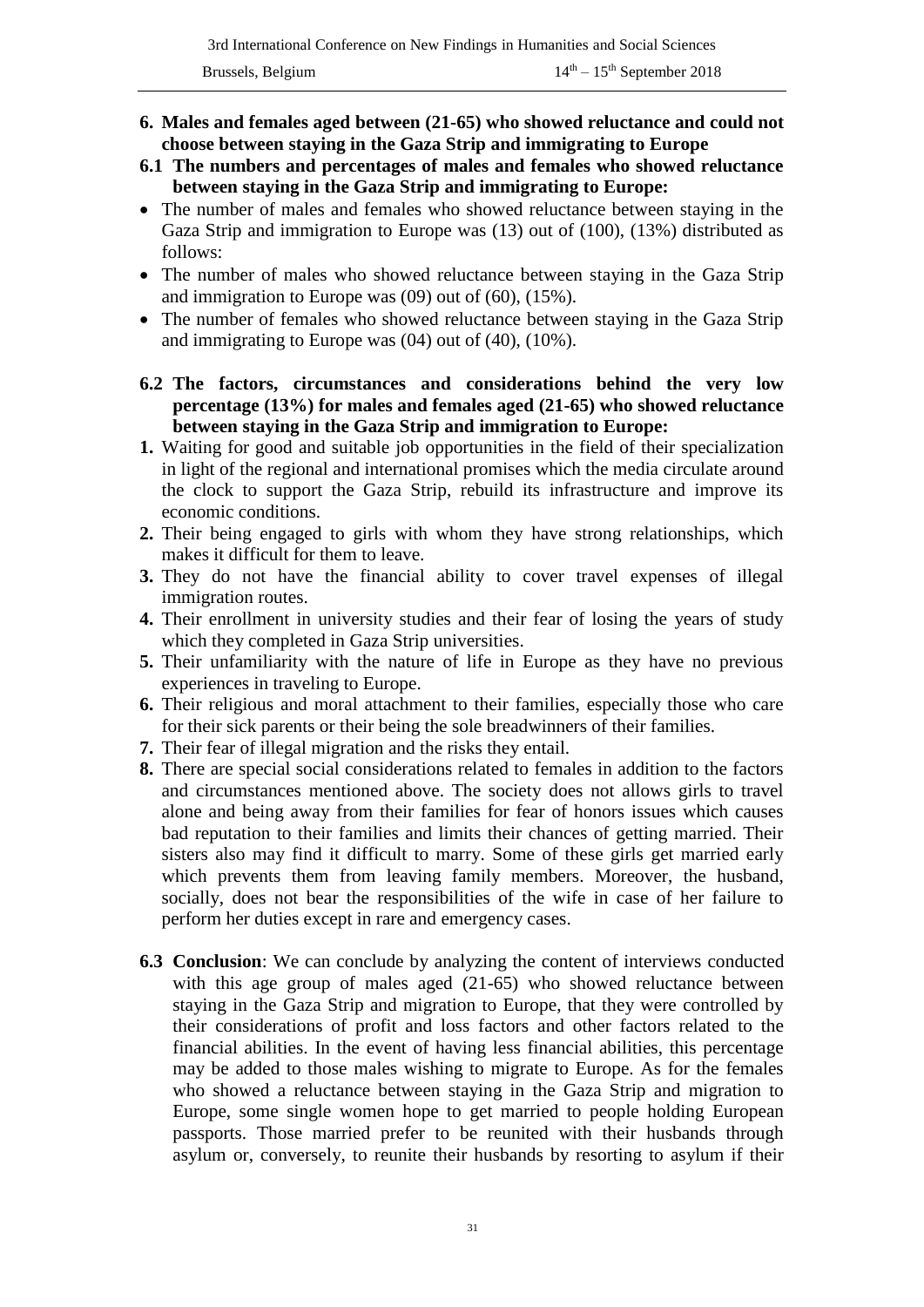husbands agree to have them seek asylum Europe first, knowing that the European asylum countries sympathize with female and child asylum seekers.

- **7. Males and females aging (21-65) who refused to be interviewed orally**
- **7.1 The numbers and percentages of males and females who refused to be interviewed orally:**
- The number of males and females who refused to conduct oral interviews was (09) out of (100), (09%) distributed as follows:
- The number of males who refused to conduct oral interviews was (03) out of (60),  $(05\%)$ .
- The number of female respondents who refused to be interviewed orally was (06) out of (40), by (15%).
- **7.2 Factors, circumstances and considerations behind the very low percentage (09%) for males and females between the ages of (21-65) years who refused to be interviewed orally:**
- **1.** They feared revealing their secrets about this sensitive topic, although the researcher informed them that their names would be confidential.
- **2.** They believe that such oral interviews will not alleviate their suffering, cure their problems, or help them gain anything they are looking for.
- **3.** They are not interested in such subjects, which they did not think about at all due to the constant preoccupation with providing a living for their family members. .
- **4.** Their lack of interest in such subjects as their family circumstances and their financial situation do not allow them to immigrate. They are not motivated to know further details.
- **5.** There are special social considerations related to females in addition to the factors and circumstances mentioned above. The strict social norm prevents females from expressing their opinions on such subjects, especially in a society whose members are known to each other.
- **7.3. Conclusion:** We can conclude by analyzing the content of oral interviews conducted with this age group of males and females between the ages (21-65) who refused to conduct oral interviews that they had decided to refuse for certain factors which forced them to refuse being asked suck questions. Their complex problems dominated their thought. The researcher thinks that if they are freed a little from such pressures, they would accept to be interviewed.

#### **8. Factors behind the differences in the responses of interviewees**

- **8.1. Age factor:** The percentage of males between the ages of (21-35) years who had an ambition to migrate to Europe was very high compared to other age groups due to many factors explained in detail above.
- **8.2 Sex factor**: The percentage of males who showed an ambition to migrate to Europe is very high compared to the percentage of females due to many factors explained in detail above.
- **8.3 Profession factor**: The percentage of the unemployed aspiring to improve their professional and financial career who have shown an ambition to immigrate to Europe is very high compared to those working in higher academic and diplomatic professions and official centers due to factors classifying them within the upper strata of society. They cannot ensure such a status in the asylum country.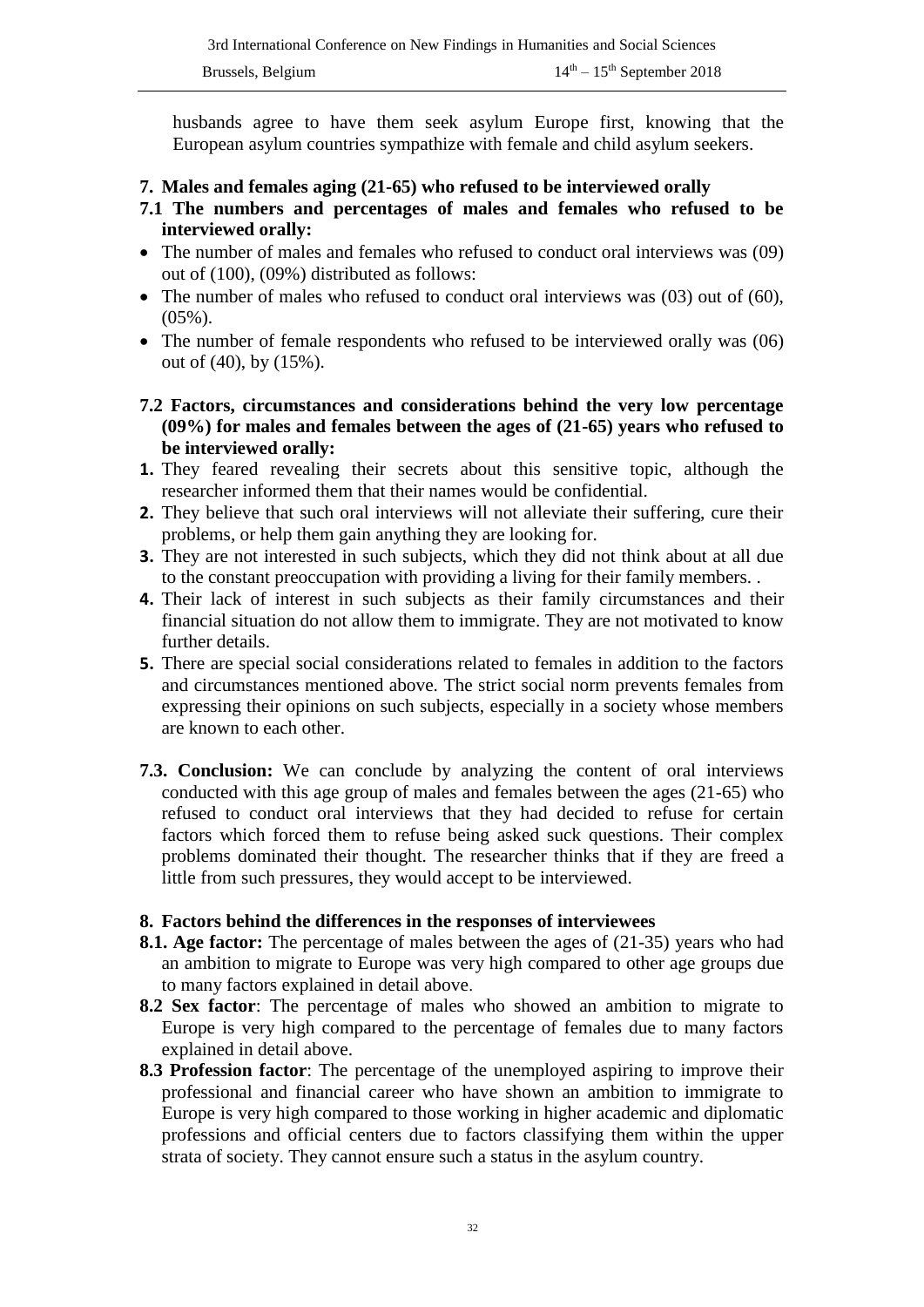- **8.4 Place of residence factor**: The percentage of the residents of Gaza Strip camps and neighborhoods of marginalized cities who have shown an ambition to immigrate to Europe is very high compared to the residents of urban neighborhoods due to factors related to financial and living conditions. Those living in camps do not possess real estate, land and commercial projects and they also have no near promising future in Gaza Strip.
- **8.5 Social status factor**: The percentage of single young men who have shown an ambition to immigrate to Europe was very high compared to married couples due to factors related to the lack of social and financial responsibilities they might leave behind if they leave Gaza Strip. They also have better chances for adventure. The percentage of married women was very high compared to single females due to factors related to social scandals if single females were allowed to leave alone. As for married women, they seek to agree with their husbands to allow them to immigrate to Europe so that they can help their husbands and children travel to Europe through reunion. Women chances of asylum approval is higher than those of males due to the sympathy of European countries with women and children.
- **8.6. Education level factor**: The percentage of those who did not complete university education who showed an ambition to immigrate to Europe was higher than those with a diploma and a bachelor's degree because they did not expect job or professional opportunities. In Europe, they believe they would be provided with social assistance. The percentage of graduates with higher degrees (M.A and PhD) was the least ambitious to immigrate to Europe. Those highly educated and unemployed believe that their higher degrees must help them secure employment opportunities that suit their qualifications. Therefore, their waiting is a golden opportunity for them which they are not ready to trade with leaving to Europe because of the lack of opportunities to obtain jobs in European universities. They do not speak the languages of most asylum countries which condition employment to proficiency in languages. Those securing a job among the holders of higher degrees do not think of seeking asylum. However, if their lives are seriously threatened due to their ideology and practice in an environment full of partisan conflicts, they will prefer immigrating to all the financial, social and scientific benefits they enjoy and which they will never enjoy in the countries of asylum.
- **9. The factors, circumstances and considerations behind Gazans' selection of Belgium as asylum destination**
- **9.1 The numbers and percentages of males and females who showed ambition to immigration to Europe, preferring Belgium:**
- The number of males and females of all age groups who showed ambition to immigrate to Europe, preferring Belgium in particular was (19) out of (30), (63.33%).
- The number of males of all age groups who showed ambition to migrate to Europe, preferring Belgium in particular was (13) out of (20), (65%), distributed as follows:
- The number of males aging (21-35) years who had an ambition to immigrate to Europe, preferring Belgium in particular was (08) out of (11), (72.73%)
- The number of males aging (36-50) years who showed ambition to immigrate to Europe, preferring Belgium was (03) out of (06), (50%)
- The number of males aging (51-65) years who had an ambition to immigrate to Europe, preferring Belgium in particular was (02) out of (03), (66.67%).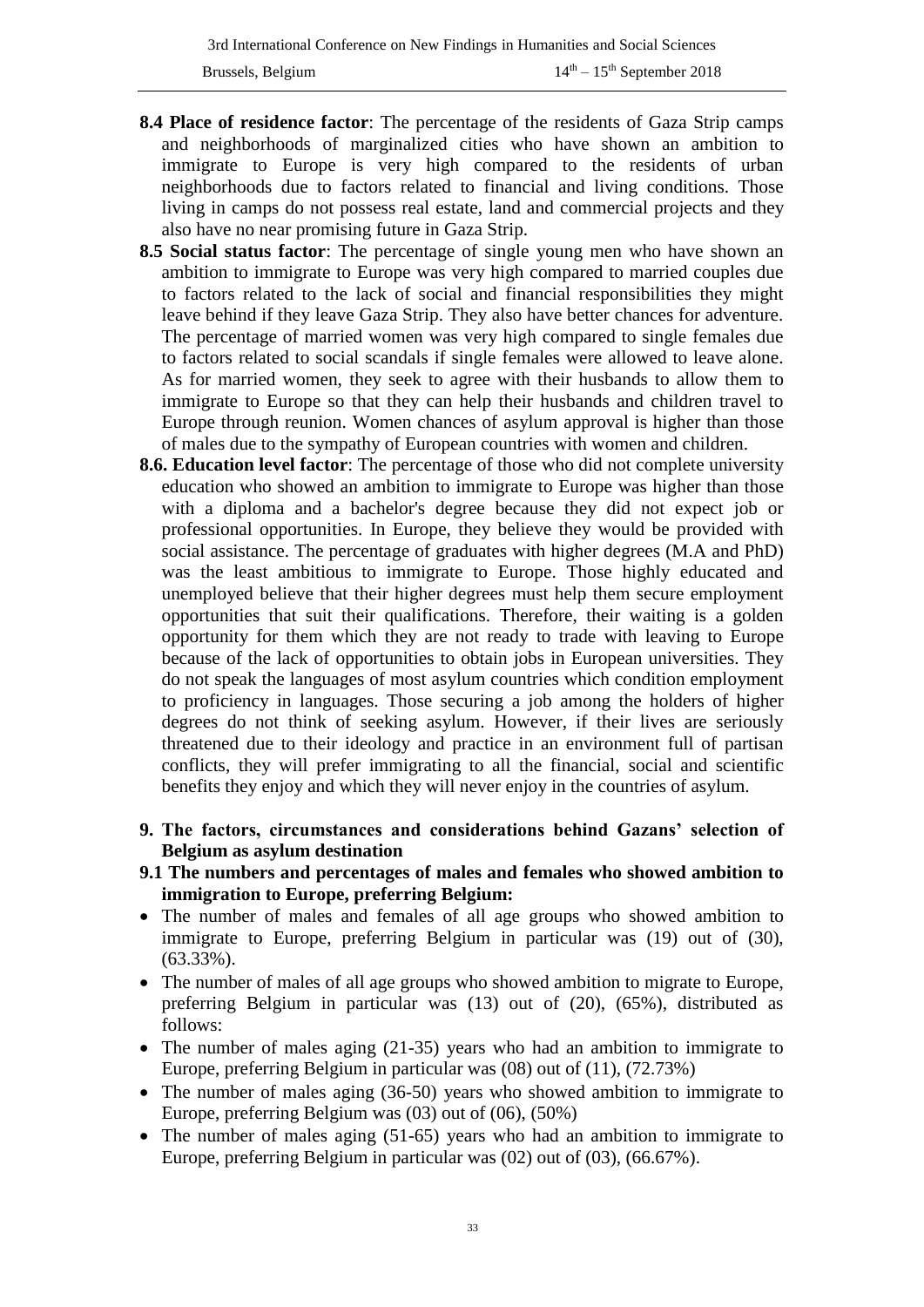- The number of females who showed an ambition to immigrate to Europe, preferring Belgium in particular was (06) out of (10), (60%).
- **9.2 The factors, circumstances and considerations behind the high percentage (63.33%) for males and females of all age groups who showed ambition to immigrate to Europe, preferring Belgium in particular:**

 The analysis of the contents of the interviews conducted by the researcher with the sample of the study shows that a very high percentage of the population of the Gaza Strip seeks asylum in Belgium and prefer it to other EU countries, especially males aging (21-35) years. Some other countries such as Sweden, Norway, Iceland, the Netherlands, Norway and Germany, provide refugees with social assistance which equals what Belgium provides to them. It seems that the material issue, despite its importance and necessity in the light of the harsh siege, was not the decisive factor for Gazans seeking asylum in a particular country. They seek an environment which respects their humanity rather that considerations of material issues. The researcher identifies the factors, circumstances and considerations which made Belgium top the percentages of asylum countries. These factors can be summed up as follows:

- **1.** There is a misconception among people that the origin of the Palestinians is Belgian. This is linked to the assistance provided by Belgium to the Palestinian refugees in Jordan, Syria and Lebanon after the Palestinians were expelled from their homes by the Israeli occupation in 1948. The assistance items used to have signs reading 'Made in Belgium' The Palestinian refugees used to see aid materials in the market to buy other materials. The residents of Jordan, in particular, called the Palestinians the Belgians because the Belgian goods were associated with the Palestinians. Another groups claim that calling the Palestinians Belgians is related to the fact that the Belgians were the first to flee to France because of the German Nazi occupation in 1940. Their crisis then is similar to the Palestinian Nakbah (Catastrophe). Yet another group claims that the name given to the Palestinians in this context relates the Palestinian militias use of the Belgian guns. This popular belief may have given preference to Belgium to other European countries as a country of refuge.
- **2.** The way Gazans' think is similar to their predecessors without taking other options into consideration.
- **3.** The short period taken to consider asylum applications in Belgium compared to other European countries of asylum, and the rare cases of Belgium's refusal of asylum applications of Gaza Strip residents compared to Switzerland, Austria, Luxembourg, Germany, France and Norway. They are considered stateless under 1954 and 1961 Conventions (Akram, January 2008, Okal, April 2008 & Ḥammad, November 2017). Belgium considers that these Palestinians need more protection in the light of the harsh conditions knowing that UNRWA, established by the United Nations Relief and Works Agency for Palestine Refugees after the 1948 Nakbah, cannot alleviate the refugee asylum. UNRWA is not a substitution to the countries to which Palestinians immigrate in Europe. (Akram, January 2008 & Abdu'l Laṭīf, 2000/2001).
- **4.** Palestinians benefit from the special and quick asylum procedures granted to them at the country international airport.
- **5.** The Belgian government treats the children of Arab refugee families in a better way compared to Sweden and Norway. It does forcefully adopt the immigrants'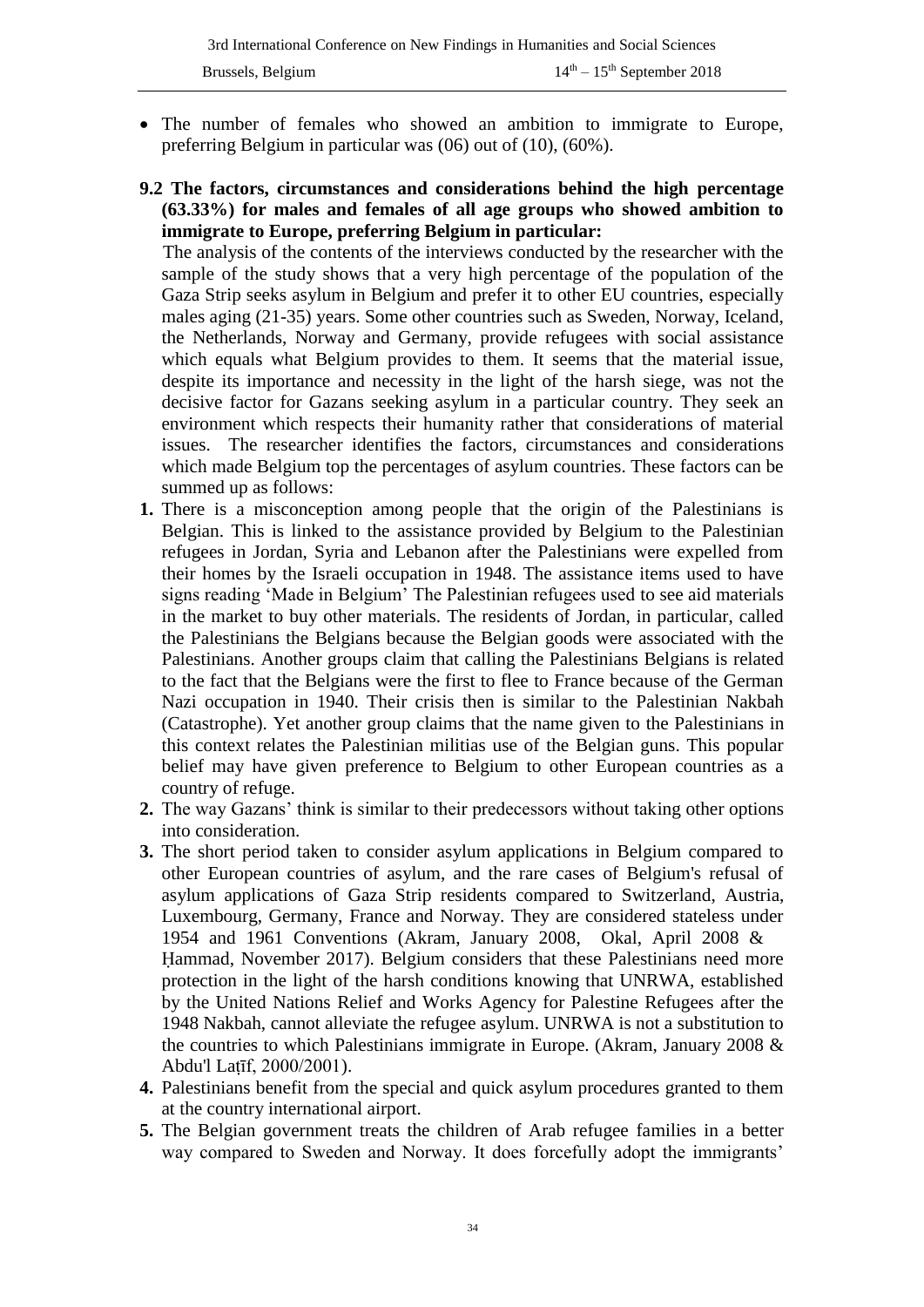children when they are disciplined through the usual Arab methods that are cruel and inhuman according to the European laws.

- **6.** Belgium's climate is similar to the Mediterranean climate, unlike Sweden, Norway and Iceland, which have a long and harsh winter climate, which mixes night and day.
- **7.** Belgium is located in the middle of the European continent which allows the Palestinian refugees to travel among European countries to visit their children, acquaintances and relatives in Europe, unlike Sweden, Norway and Iceland, which they consider to be the most northern European countries.
- **8.** The nature and daily life of Belgium are beautiful, where Palestinians can feel the Eastern life because of the large community of Arabs, especially Moroccans and Algerians. This makes life easier for them without the need to master the Dutch or French. This helps bridge the social and cultural gap. These benefits are not available in other asylum countries such as Sweden, Norway and Iceland (Okal, April 2008 & Ḥammad, November 2017).
- **9.** The Palestinians can benefit from the social assistance to refugees which is attractive and permanent. This provides them with a comfortable life compared to temporary privileges enjoyed by refugees in other countries of asylum such as Bulgaria, Poland, Hungary, Greece and Spain.
- **10.** The refugee camps in Belgium, in terms of treatment, shelter, food, freedom of movement and work, are better than other European asylum countries such as Bulgaria, Greece, Hungary and Greece (Schockaert, November 2013).
- **11.** Belgium often disregards Dublin's fingerprint for Palestinian refugees in another country. It does not deport them to the state of the fingerprint. This is a privilege for many Palestinian refugees who have been forced to register their fingerprints in countries that were just transit countries to Belgium, Spain, Greece and Italy.
- **12.** It is easy fulfill the basic needs in Belgium in the presence of a large Arab community working in most professions, especially Moroccans and Algerians. This exempts Palestinians from the need to learn basic French and Dutch as soon as they come to speak to others to fulfill their needs.
- **13.** Religious freedom is available in Belgium. It is the first European country to recognize Islam as an official religion in 1968. The country included religious sciences in the curricula of Muslim students under the supervision of the Islamic Cultural Center. A number of its universities, such as Liège and Louvain, teach Arabic (Gharāybah, February 2010). This is added to the Islamic centers, societies, libraries and schools which help them practice their religious rites and enroll their children in Arab schools to preserve their mother tongue, customs and Arab-Islamic traditions (Okal, April 2008).
- **14.** A number of relatives and acquaintances of Palestinian refugees are present in Belgium, making it easier for refugees to travel, receive support through money and information.
- **15.** The Palestinian find it easy to cross to Belgium from the transit countries, especially from Turkey, Greece, Italy, Spain and France compared to the difficulty and risk of reaching Sweden, Norway, Iceland and England (Alḥāj, July 2009 & Ḥammad, November 2016).
- **16.** The ease and speed of the procedures for reunification of refugee families. Belgium does not stipulate conditions for refugees wishing to reunite with their families, while Denmark, Norway, the Netherlands and Norway require that refugees wishing to reunite their families learn the language, achieve a certain level of integration, among other conditions. These are difficult conditions for the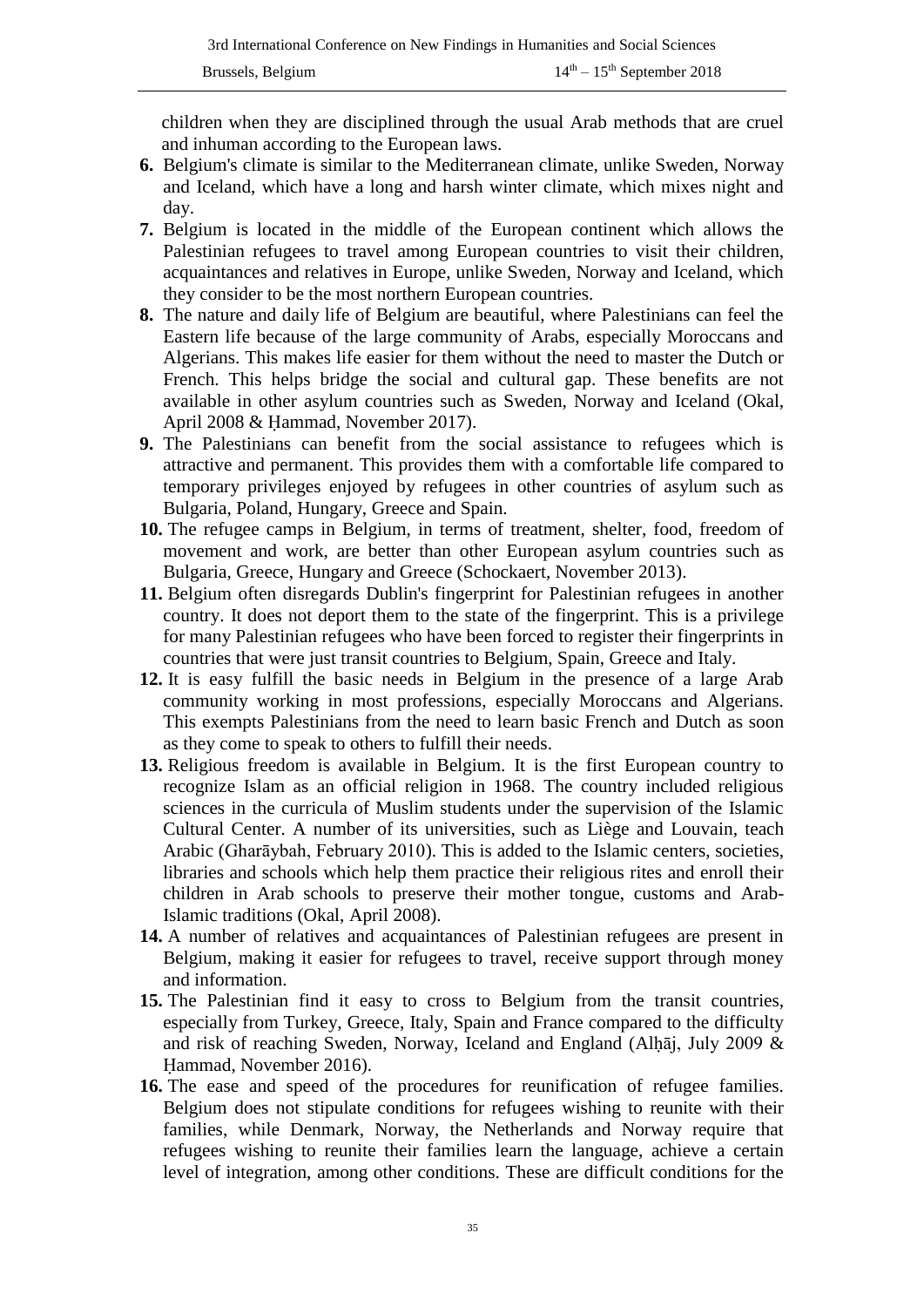refugees to fulfill in order to meet their families in a timely manner. Therefore, most of the married Gazans aspiring to immigrate to Belgium consider taking the adventure alone without taking their wives with them in order to reduce the high costs and to prevent their family members from experiencing the risks of illegal immigration to Belgium. They seek to have their asylum applications approved and afterwards bring their family members and have the Belgian government pay the costs. They sometimes take one child with them to accelerate the process of having their applications approved.

- **17.** The residence permits Belgium grants to refugees are permanent. Obtaining a Belgian citizenship requires three to five years of stay in the country without other conditions. Other European countries grant temporary residence permits to the refugees and require spending many years to obtain a citizenship.
- **18.** The cities and villages of Belgium are vibrant, connected and crowded; unlike Sweden, Norway and Iceland, where rural life prevails over most of its territory.
- **19.** Some Palestinian refugees are fluent in French adopted in Belgium, others are familiar with its basics. French is a living language compared to Swedish, Norwegian, Danish, Polish, Hungarian and Bulgarian. Therefore, refugees consider studying and mastering these languages a waste of time and effort. .
- **20.** The solidarity of some members of Parliament and other institutions, associations, unions and intellectuals in Belgium with the cause of the Palestinian people (Gharāybah, February 2010) in addition to the assistance that Belgium provides to the Palestinians in all aspects of life is reflected in the Gazans support of Belgium's football team at the World Cup, as if they are fully encouraging their team.
- **21.** Single refugees can get married Belgium brides of Palestinian and Arab origin due to the large number of Palestinian and Arab families living in Belgium, compared to Switzerland, Austria, Denmark and Luxembourg (Alḥāj, July 2009).
- **10. Conclusion**: The researcher identified important findings regarding the preference of the Palestinian residents of the Gaza Strip to Belgium as an asylum country. After analyzing the content of the oral interviews with a sample of Gazans aspiring to immigrate to Belgium, another sample of asylum seekers in Belgium, another sample of persons holding Belgian permanent residence by asylum and another sample of Belgian nationals, the researcher found that the factors, circumstances, objectives and considerations that governed the mentality of the Gaza Strip residents aspiring to immigrate and seek asylum and their choice of Belgium asylum country rather than other European asylum countries lie in two main advantages. The first is the encouragement confirmed by the Palestinian refugees in Belgium about the high rate of acceptance of applications for asylum for the residents of the Gaza Strip in particular, as there is priority in accepting their asylum requests. Therefore, they chose Belgium for fear of registering their fingerprints in other European countries which may reject their asylum application after which they have to return to Gaza. Their return to Gaza is a difficult and unavailable option because of the conditions that forced them to leave their country, and for other reasons related to the difficulty of their return. Most of them got rid of their Palestinian passports before reaching the countries of asylum. It is also difficult for the countries of asylum to deport them as they are stateless. The other option for them is to tolerate the long waiting period of after rejecting their asylum applications. This means that they have to live in the camps away from their families. Another option is the long-term disappearance for fear of detention and deportation in a situation similar to fugitives and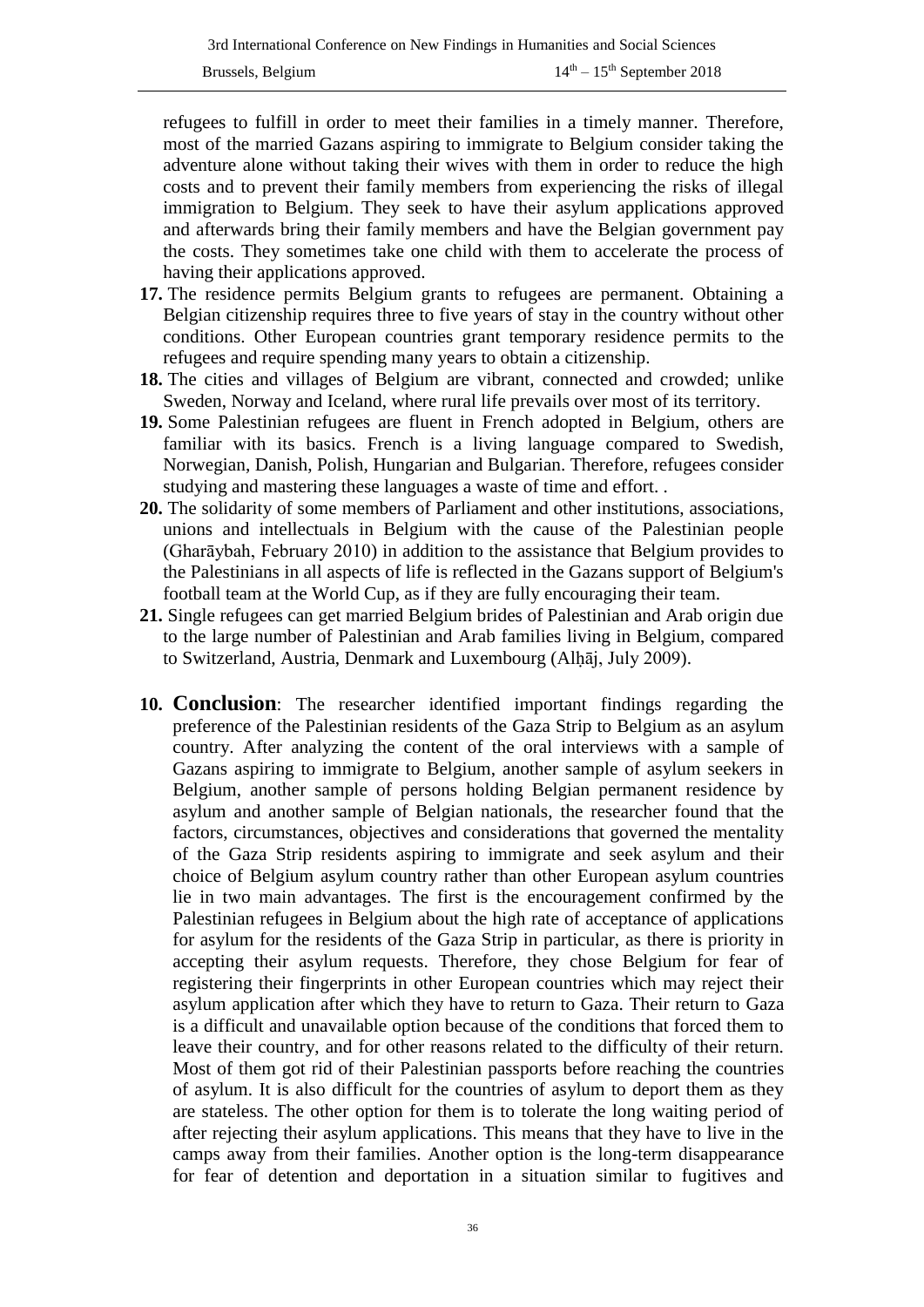displaced persons pending the issuance of new laws for the refugees of the Gaza Strip. All of such conditions are difficult for the Palestinian refugees in particular, because they did not aim to escape from the refugees camps in the Gaza Strip to the refugee camps in Europe.

 The second privilege for the Palestinian refugees is that Belgium disregards the Dublin fingerprint registered in a number of European countries for refugees from the Gaza Strip, particularly Bulgaria, Greece, Spain and Italy. This prompted asylum seekers from the Gaza Strip who to actively seek asylum in Belgium through transit countries. In addition, other Palestinian refugees who had their fingerprints registered in the transit countries aspire to move to Belgium as their preferred asylum destination.

Another finding by the researcher is that aspiring asylum seekers do not favor asylum in other European countries that often reject Palestinian asylum applications, because they view the Palestinians' problem as an exceptional problem, an international issue for an entire people that should be resolved through the United Nations, not through immigration departments in Europe. In contrast, the Palestinians, especially the people of the Gaza Strip where refugees amount to 80% or its residents, believe that they are the first among those entitled to the right of obtaining asylum in most European countries for two reasons: First, England should bear the consequences of its policies because it uprooted them from their land and forcibly deported them from their homeland, the most beautiful, sacred and richest land in the world. It turned them into poor and displaced refugees. Moreover, Britain still provides historic support to prolong the Israeli occupation. Other European countries resorted to only condemn the Israeli acts and provide financial support to the Palestinians. This is in light of the US dominance on the Security Council by vetoing any decision against Israel in favor of the Palestinians. The second reason lies in the Palestinians total despair of the United Nations' solution to their cause. They therefore found themselves forced to seek refuge in the European countries to deal with their crises inside Palestine and the Arab host countries by creating humanitarian and political refugee crises within the European countries of asylum. The Palestinians' waves of refuge might be a wake-up call to the tragedy of the last people on this planet who are still under occupation.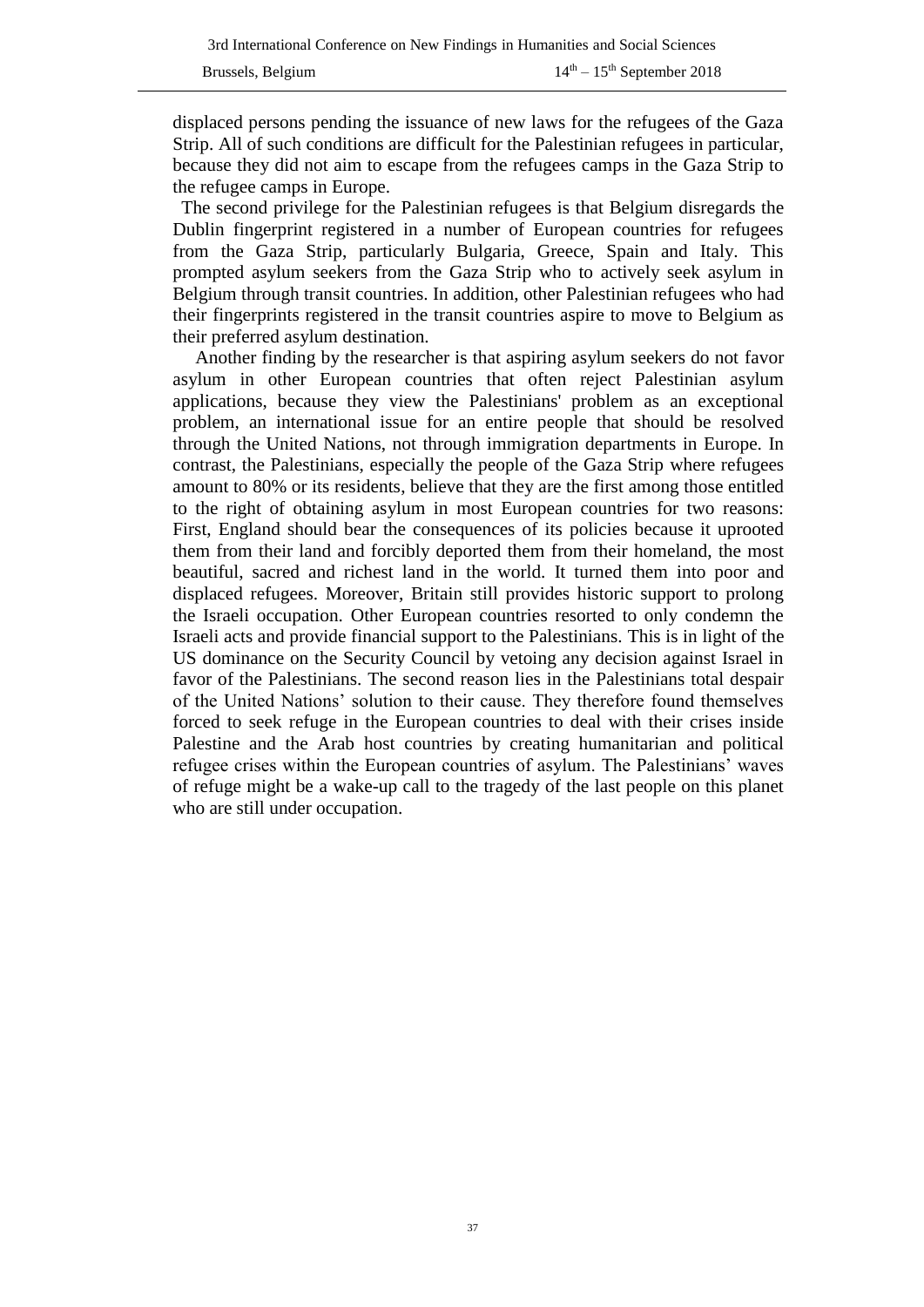### **References:**

- **[1.]** Abdu'l Laṭīf, R. (2000/2001). The Reality of the Palestinian Asylum and the UNRWA. [Arabic]. Palestine Network for Dialogue. Gaza. [Online]. Available: <https://www.paldf.net/forum/showthread.php?t=141949>
- **[2.]** Akram, S. (January 2008). Reinterpreting the Palestinian Refugees Rights Under the International Law [Arabic]. Website: group 194. Palestine. [Online]. Available: <http://group194.net/article/18286>
- **[3.]** Alḥāj, S. (July 2009). Refugees to Belgium: Stories of Illegal Immigration [Arabic]. Website: Al-Akhbār Newspaper. Beirut. [Online]. Available: [https://al-akhbar.com/Archive\\_Justice/130916](https://al-akhbar.com/Archive_Justice/130916)
- **[4.]** Aliskāfī, N. (February 2017). Palestinians without IDs in Gaza and not Possible Solution. [Arabic]. Website: Altra Palestine. Palestine. [Online]. Available: [https://ultrapal.ultrasawt.com](https://ultrapal.ultrasawt.com/)
- **[5.]** Belgian Immigration Office (May 2017). Femicide. [Arabic]. Website: Belgium Network 24 News. Brussels. [Online]. Available: <https://goo.gl/NvbtCX>
- **[6.]** Gharāybah, I. (February 2010). Palestinians, Arabs and Muslims in Belgium [Arabic]. Website: AlGhad Newspaper. Amman. [Online]. Avialble: <http://www.alghad.com/articles/537851>
- **[7.]** Ghareeb, Y. (March 2016). Palestinian Refugees in the Arab East: Identity, Space and Place [Arabic]. Website: Alraby Aljadīd. London. [Online]. Available: <https://goo.gl/M2HroS>
- **[8.]** Ḥammad, Y. (April 2017). Belgium: the Palestinians Destination to Europe [Arabic]. Website: Al-Akhbar Newspaper. Beirut. [Online]. Available: [https://al](https://al-akhbar.com/Arab/229225)[akhbar.com/Arab/229225](https://al-akhbar.com/Arab/229225)
- **[9.]** Ḥammad, Y. (November 2016). From Gaza to Belgium: An Adventure Lacking Death. Website: Altra Palestine. Palestine. [Online]. Available: [https://ultrapal.ultrasawt.com](https://ultrapal.ultrasawt.com/)
- **[10.]** Okal, H. (April 2008). Arab Communit in Belgium between Intergration and Isolation [Arabic]. Website: Dīwān Al Arab. USA. [Online]. Available: <http://www.diwanalarab.com/spip.php?article13471>
- **[11.]** Schockaert, L. (November 2013). Alternatives to detention: open family units in Belgium [Arabic]. Forced Migration Review, No.44, Pp.53-55. Website: Forced Migration Review. University of Oxford. [Online]. Available: [http://bit.ly/1I1cjiu.](http://bit.ly/1I1cjiu)
- **[12.]** Zīdān, B. (January 2017). The Palestinian Artist Fātinah Al Gharrah: The Long Journey from Gaza to Brussels [Arabic]. Website: Al-Ayyām Newspaper. Rāmallah. [Online]. Available: [http://www.alayyam.ps/ar\\_page.php?id=11d3137ay299045754Y11d3137a](http://www.alayyam.ps/ar_page.php?id=11d3137ay299045754Y11d3137a)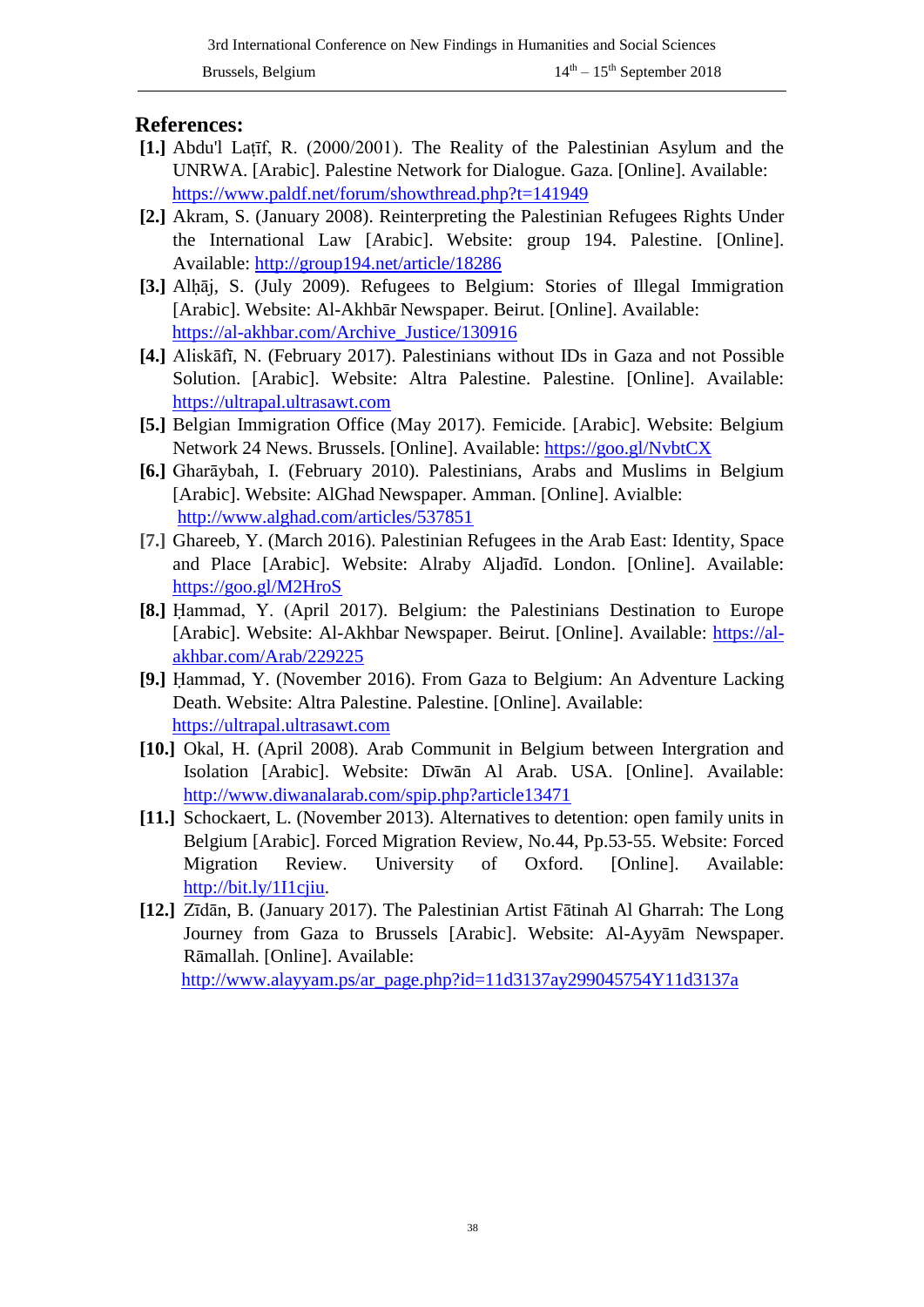**Sample interview questions conducted by the researcher with the sample of the study who preferred Belgium as a country of asylum. The number of interviewees was (19) male and female residents of the Gaza Strip from different age groups and scientific, professional and social levels.** 

- **Q 1. Name: Gender:** Male, Female **Current Residence: Place of Birth: Date of Birth: Occupation: Marital Status:** Married, Single, Widowed, Divorced  **Number, gender, age and social status of family members: Education Level: Monthly Financial Income: Languages you know: Private Property:** Lands, Real Estate, Projects:
- **Q2**. What is the European country that you wish to seek asylum in?
- **Q3**. Why did you choose Belgium as an asylum country rather than other EU countries?
- **Q4**. Do you have sufficient information about the geographical, social, demographic, political and legal aspects of life in Belgium, and what is the source of your information?
- **Q5**. Do you intend to reach Belgium legally or illegally?
- **Q6**. Do you sufficient information on illegal immigration to Belgium, and what is the source of your information?
- **Q 7**. Do you have the financial ability to reach Belgium illegally?
- **Q8**. Do not you think it is better to save the money you spend on illegal immigration to Belgium and invest it in a useful work in the Gaza Strip?
- **Q9**. Do you have anything to lose if you leave Gaza to Belgium?
- **Q10**. Do not you fear the harsh treatment of the smugglers and the harsh ways to reach Belgium through sea? Do you have the ability to endure the hardships of smuggling routes? Do you have confidence in the smugglers? Will you think of retreating in case of difficulties in transit countries?
- **Q11**. How will you know the smugglers, how will you communicate with them, and how will you secure the money to be paid to smugglers?
- **Q12**. Do you have an idea about the countries, cities, land and sea routes from which you will flee to Belgium? Where will you stay while waiting for your departure?
- **Q13**. Do you plan to reach Belgium alone, or with all of your family?
- **Q14**. Do you have relatives and acquaintances who are refugees in Belgium, do you have contact with them, and do they encourage you to travel to Belgium?
- **Q15**. Do family, relatives, acquaintances, colleagues and neighbors encourage you to travel to Belgium?
- **Q16**. Will you achieve your ambition to immigrate to Belgium through work, marriage or asylum?
- **Q17**. What information do you have about asylum laws in Belgium, and what is the source of your information?